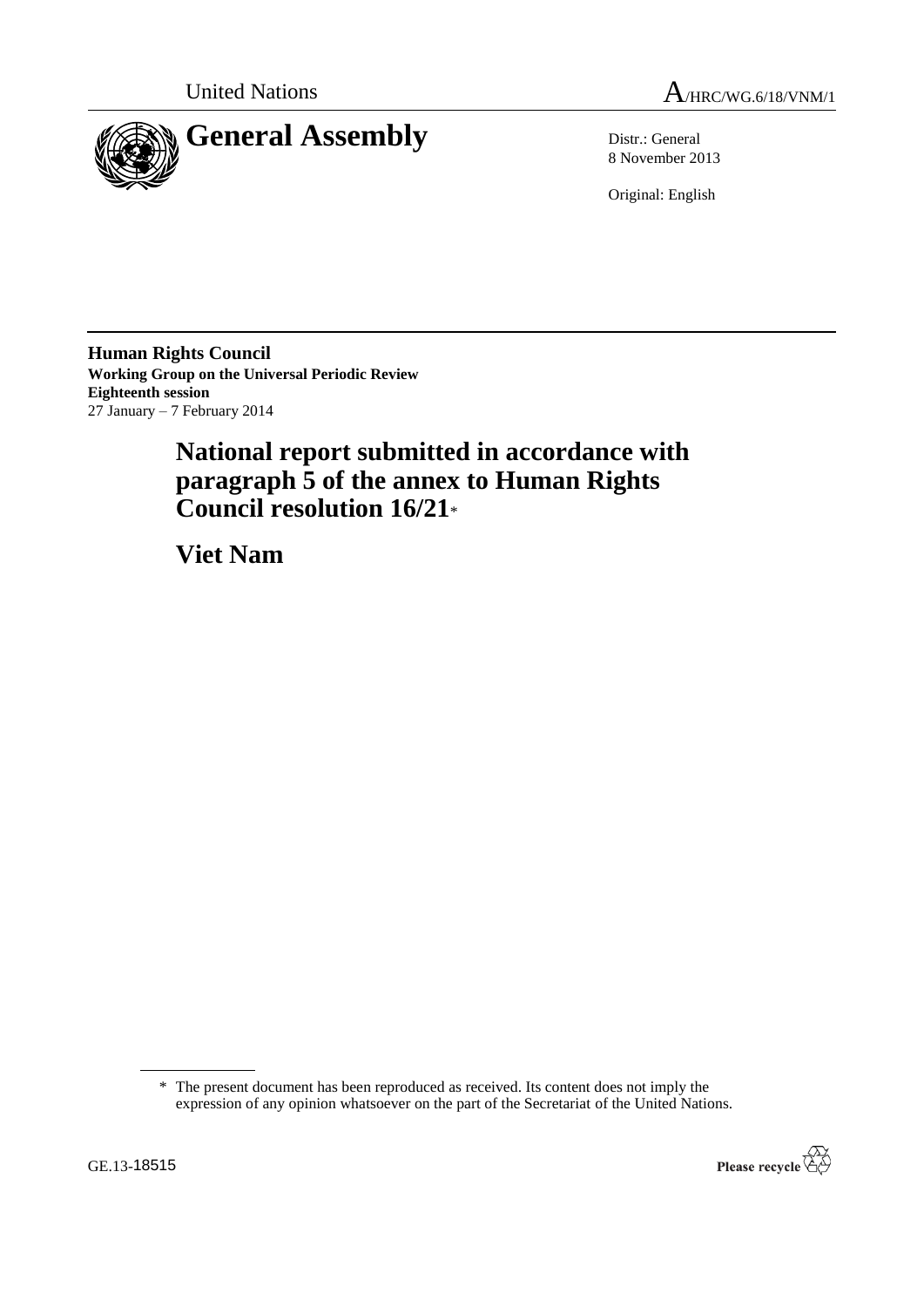## **I. Methodology**

## **A. Drafting process**

1. The report is drafted in accordance with the guidelines of Resolution 60/251 dated 15 March 2006 of the United Nations General Assembly, Resolution 5/1 dated 18 June 2007 of the Human Rights Council and Decision 17/119 dated 19 June 2011 of the Human Rights Council to review the promotion and protection of human rights in the territory of the Socialist Republic of Viet Nam.

2. The report focuses on the implementation of the UPR recommendations accepted by Viet Nam during the last review and new developments of the promotion and protection of human rights in the territory of Viet Nam. The report also highlights challenges and priorities of the Government of Viet Nam to ensure the better enjoyment of human rights and fundamental freedoms by its people.

3. The drafting process of this report was carried out by an inter-agency Working Group composing of Government agencies and National Assembly's Committees working in the field of human rights, including the Office of the Government, Ministry of Foreign Affairs, Ministry of Justice, Ministry of Public Security, Government Committee for Religious Affairs (Ministry of Home Affairs), Ministry of Labour, Invalids and Social Affairs, Ministry of Information and Communications, Ministry of Planning and Investment, Ministry of Health, Ministry of Education and Training, Ministry of Construction, Ministry of Natural Resources and Environment, Ministry of Agriculture and Rural Development, Committee of Ethnic Minorities, People's Supreme Court, People's Supreme Procuracy, National Assembly's Committee on Law, National Assembly's Committee on Foreign Affairs. The Ministry of Foreign Affairs is the focal point for the drafting process.

## **B. Consultation process**

4. The implementation of the UPR recommendations accepted by Viet Nam during the first cycle in 2009 has been assigned by the Prime Minister to related governmental institutions. A number of seminars and workshops were organized at national and local levels to introduce the recommendations, the measures to achieve them and the actual results. There are annual reports on the progress of the implementation and such reports are the main source for the national report.

5. The report was drafted with a comprehensive approach thanks to the active contributions of Government agencies, local authorities, mass organizations, professional organizations, non-governmental organizations and the people. The draft report was published on the website of the Ministry of Foreign Affairs. The methods of seeking more inputs include email and direct discussions during consultation on a specific subject. The consultation process was an opportunity for open and candid dialogue between the drafting Working Group and all stakeholders. All comments were carefully considered by the drafting Working Group and many were integrated into the final report. A national consultation workshop was organized towards the end of the consultation process provided a platform for all stakeholders to discuss all the points of the report, highlight new developments in the protection and promotion of human rights in Viet Nam and identify challenges and priorities in the efforts to ensure the people's better enjoyment of human rights.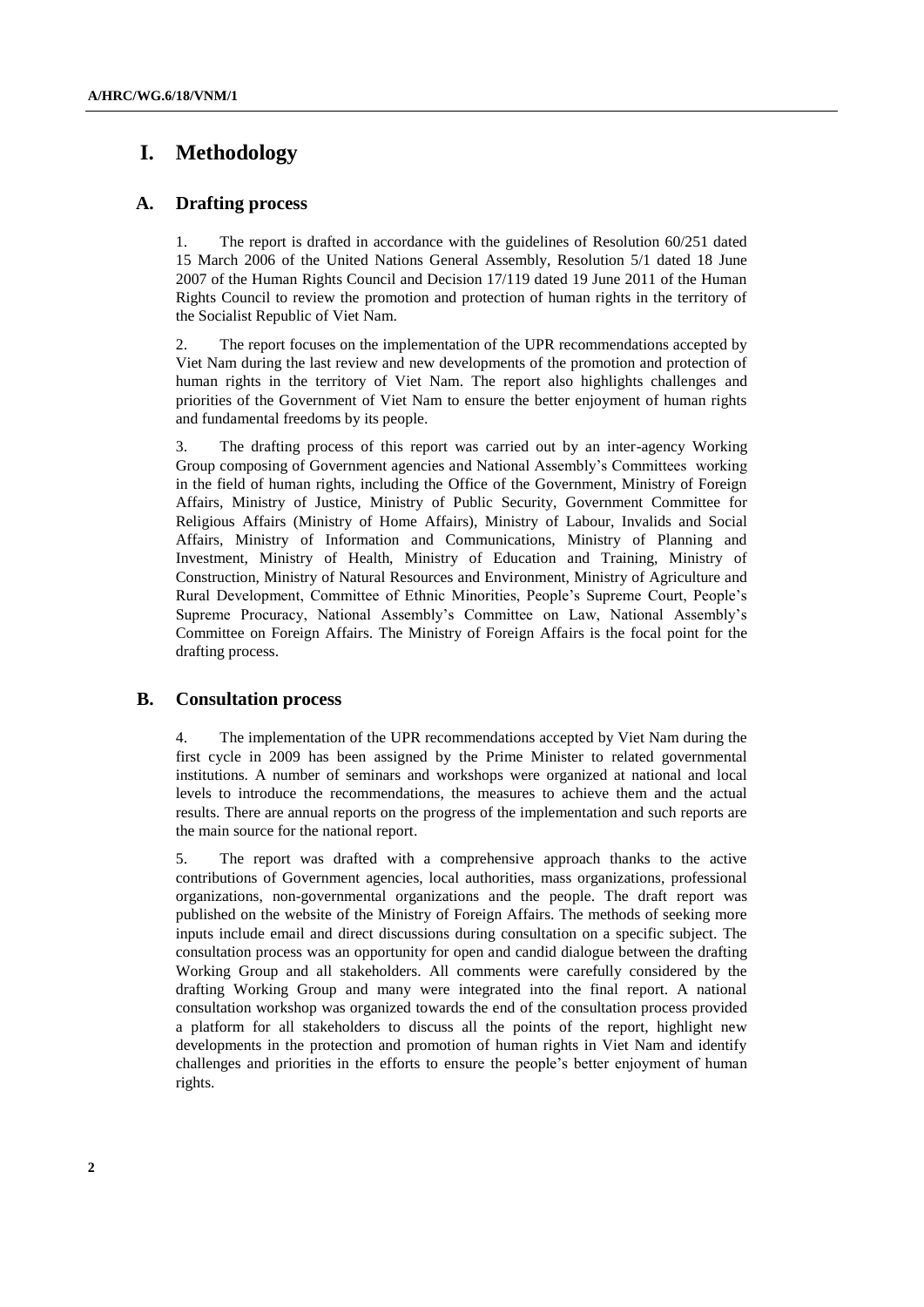## **II. Overview of the promotion and protection of human rights in Viet Nam since the last review**

6. The State of Viet Nam always sees the promotion and protection of human rights and fundamental freedoms of the people as the essential element of all Viet Nam's socioeconomic development strategies. In doing so, Viet Nam also delivers upon its commitments as a party to international instruments on human rights, including the UPR recommendations that Viet Nam already accepted. Since the last review, Viet Nam has made encouraging progress in its efforts to promote and protect human rights.

### **A. Strengthening the legal system and policies on human rights**

7. Building a State of the people, by the people, for the people and the promotion and protection of human rights are both enshrined in the 1992 Constitution (amended in 2001). The legal system has been developed harmoniously and consistently throughout the legal building programs and ordinance issuance of the National Assembly and also the policies and mechanisms to implement of these legal documents.

8. The highest priority in Viet Nam's efforts to develop its legal system is to accelerate the amendment of its Constitution. The objective of amending the 1992 Constitution is to ensure both political and economic reforms, aligning them with the new circumstances and democratic developments, to continue to prioritize human development, which better reflects the policy to promote human rights and better guarantee the rights and the delivery of citizens' obligations. The draft amendment of the Constitution dedicates the whole chapter II to cover human rights and citizens' obligations. Besides, human rights are also touched upon in other parts of the Constitution.

9. The draft of the amended Constitution is publicly available for comments from organizations and people to ensure that the new Constitution fully reflects the will and interest of all segments of the society. The inputs to the amended Constitution started on 2 January 2012 and until August 2013, more than 26 millions comments have been received and they largely focus on Chapter II on human rights and citizens' rights. Inputs are carefully collected and studied by the Drafting Committee in order to finalize the draft amendment before submitting to the National Assembly for consideration in the  $6<sup>th</sup>$  Session (October 2013).

10. The 1999 Penal Code, amended in 2009, abolished the death penalty for 8 crimes and reducing the number of crimes subject to death penalty from 29 to 21, ceased the application of death penalty or life imprisonment to juvenile offenders and added provisions on new crimes related to terrorism. Other amendments and supplementations will be considered to reflect the humanitarian aspect of law, harmonize with international instruments on anti-crimes that Viet Nam is a party to, and strengthen international cooperation in preventing and combating crimes. Possible amendments include: reducing the number of crimes subject to death penalty, stricter stipulations on death penalty; reducing the application of death penalty and expanding the scope of application of noncustodial penalties, mainly applying imprisonment to serious or especially serious crimes; adjusting mechanisms of criminal liability exclusion or exemption, penalty reduction, noncriminalization of offences that are no longer a danger to the society; developing criminalrelated policies towards juvenile offenders so as to better ensure their rights as well as establishing mechanisms to better protect juveniles affected by crimes. At present, Viet Nam is also considering to amend the 2003 Criminal Procedure Code in order to ensure better the rights of people, the juveniles in particular, in criminal procedure activities.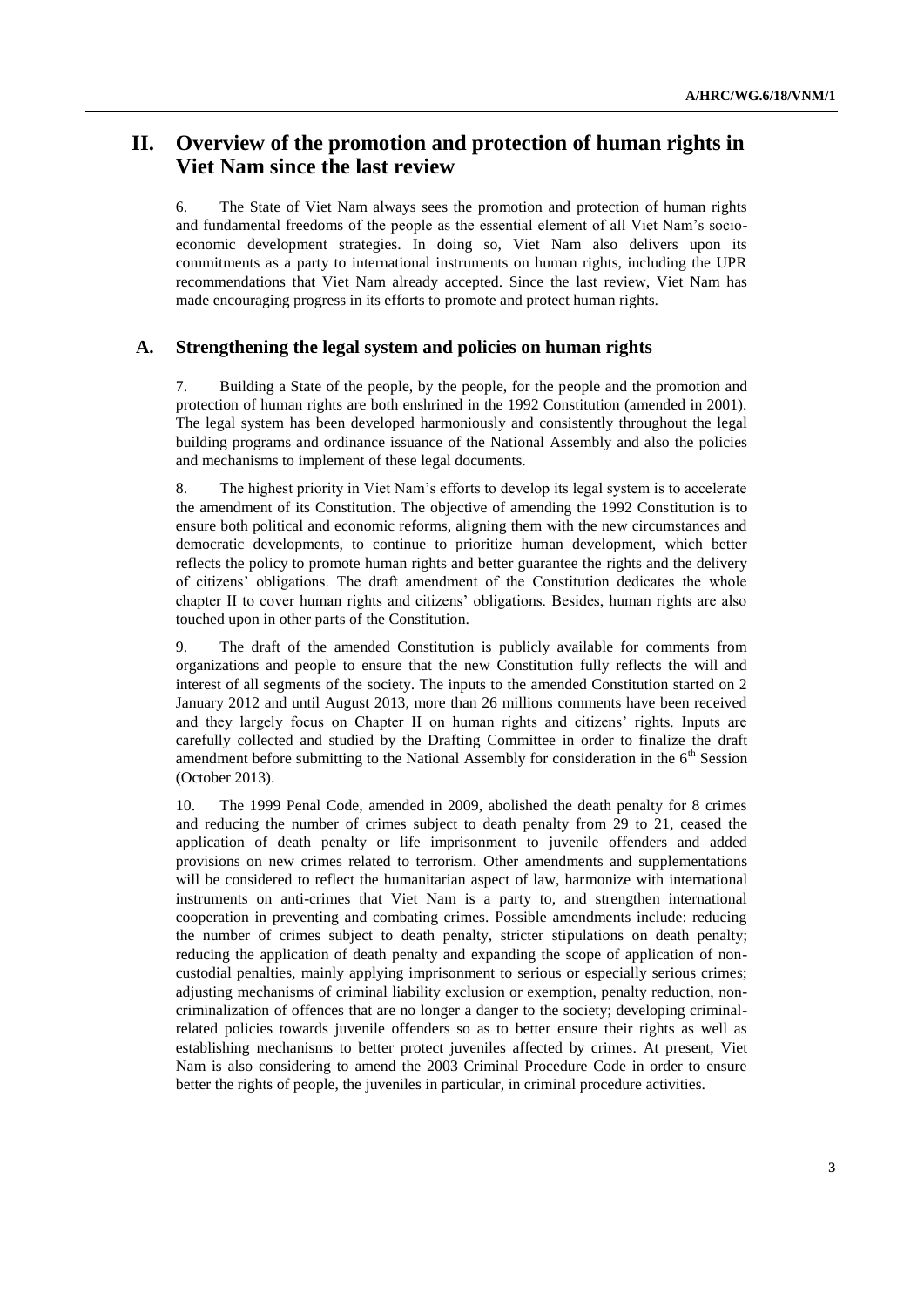11. Since 2009, the National Assembly has enforced and amended many laws with a view to creating strong legal foundation for the exercise of human rights. New laws related to human rights include Law on Sate Compensation Liability (2009), Law on the Elderly (2010), Law on the Persons with Disabilities (2010), Law on Adoption (2010), Law on Complaints (2011), Law on Denouncement (2011), Law on Human Trafficking Prevention and Combat (2011), Law on Trade Union (2012), Law on Handling of Administrative Violations (2012), Law on Legal Information Dissemination and Education (2012). Several other laws were also amended by the National Assembly, such as Amended Law on Elections to the National Assembly and Amended Law on Elections to the People's Council (2010); Amended Labour Code (2012), Amended and supplemented Law on Lawyers (2012), Amended Law on Publication (2012). The Government also issued many documents to guide the implementation of laws in line with the socio-economic development of the country.

12. The National Assembly has also adopted legal documents to serve as grounds for the exercise of its supreme oversight role, namely Law on the Organization of the National Assembly (2011), Law on the oversight role of the National Assembly (2003) as well as many Resolutions aiming at strengthening the role of the National Assembly in this respect (for instance the Rules of Procedures of the National Assembly and other Committees). The National Assembly's role in overseeing executive agencies has been conducted in a more effective manner, thus receiving positive comments from public opinions at home and abroad. In 2013, the National Assembly held the first-ever confidence vote on the performance of top leaders of the State and Government, showing the decisive voice of the National Assembly in State management.

13. The oversight role of the National Assembly over judicial bodies has seen continuous improvement. This role includes supervising, reviewing and evaluating the performance of investigative agencies, the People's Procuracy, Government's reports on anti-crime and law enforcement, and the fight against corruption, as well as testifying the heads of judicial bodies, overseeing the handling of people's complaints and petitions in judicial field. The National Assembly also sends delegations to check upon judicial agencies at central and local levels across the country, especially the activities of investigative agencies, the Supreme People's Procuracy, Supreme People's Court and judicial agencies at local level. On the  $23<sup>rd</sup>$  of November 2012, the XIII National Assembly adopted Resolution 37/2012/QH 13 asking the People's Procuracy, People's Court and Law Enforcement Agencies to review their work and report to the National Assembly every year.

## **B. Strengthening education on human rights**

14. Viet Nam has improved and broadened educational and training programs in human rights for employees working at government agencies. Many seminars and workshops have been organized with the participation of representatives from a wide range of ministries, research and training centres, such as Human rights research institute (at the Ho Chi Minh academy for politics and public administration), Legal Department of the Hanoi National University, etc. Classes on human rights issues are also conducted on a frequent basis. These efforts have provided the employees working at government agencies with basic knowledge on human rights. Viet Nam has also enhanced education on human rights for local officials to improve awareness, capability and efficiency in handling human rights issues at local level.

15. Implementing recommendations accepted under the UPR mechanism, the issue of human rights has also been gradually mainstreamed into teaching curricula at secondary schools and university with a law faculty. Viet Nam has integrated human rights issues into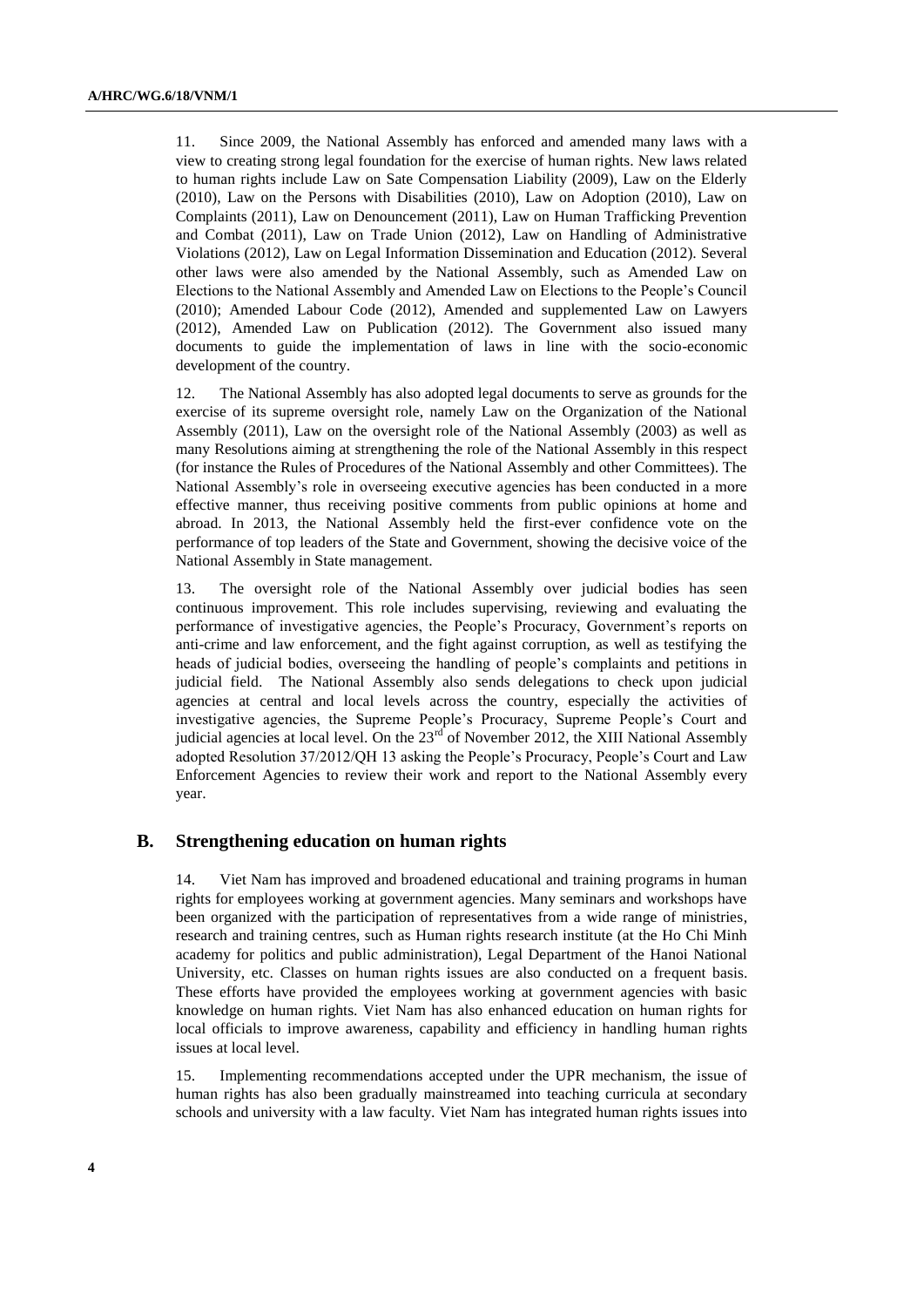teaching curricula at police training colleges and organized a large number of training workshops on human rights for police forces, especially those agencies involved with human rights protection.

### **C. Implementation of international obligations in human rights**

#### **1. Implementation of reporting obligations under international human rights treaties to which Viet Nam is a party**

16. In 2012, Viet Nam submitted and presented its report on the implementation of the International Convention on the Elimination of Racial Discrimination (ICERD) from 2000 to 2009, the Convention on the Rights of the Child (CRC) from 2008 to 2011. In 2011, Viet Nam submitted its report (for the 1993 – 2010 period) to the Committee of the Convention on the Economic, Social and Cultural Rights. In 2012, Viet Nam also submitted its report to the Committee on the Elimination of All Forms of Discrimination against Women (CEDAW), and is actively preparing for its report on the implementation of the Convention on Civil and Political Rights (ICCPR). Overall, Viet Nam has fulfilled its reporting obligations under international treaties to which Viet Nam is a party.

17. According to the roadmap for the implementation of international conventions on human rights, Viet Nam has conducted a review of the provisions of national laws on civil and political rights. The reviews by approximately 80% of the central and local agencies show that civil and political rights recognized in international treaties that Viet Nam acceded has been consistently reflected in the Constitution and many important legal documents. Equality and non-discrimination are fundamental principles in Vietnamese law, serving as the foundation for the promotion and protection for human rights in each specific field. Viet Nam will continue the review of its national legislation on economic, social and cultural rights of vulnerable social groups.

### **2. Consideration of participation or ratification of international conventions on human rights**

18. Viet Nam signed the Convention on the Rights of Persons with Disabilities (CRPD) in 2008, passed the Law on Persons with Disability in 2010 and is currently completing procedures to ratify the CRPD soon. In 2012, Viet Nam joined the Convention on Transnational Organized Crimes and Protocol to Prevent, Suppress and Punish Trafficking in Persons, especially women and children; acceded to the Convention No. 122 of the International Labour Organization (ILO) on Employment Policy. Viet Nam ratified the ILO Convention 186 on Maritime Employment on the  $8<sup>th</sup>$  of May 2013 and this Convention will come into effect for Viet Nam on the  $8<sup>th</sup>$  of May 2014. Viet Nam is taking the final legal steps to sign and ratify the Convention Against Torture (CAT).

19. Besides, Viet Nam is considering the accession to the Convention on the protection of all persons from enforced disappearance, the Convention on the rights of migrant workers and their family members, the Convention regulating the state of refugees, UN convention on statelessness. Although Viet Nam is not yet a State Party to these conventions, the Government of Viet Nam has been reviewing national legislation and the specific conditions of the country and implemented many specific policies, promoted international cooperation in these areas in order to ensure the rights of these groups. For instance, Viet Nam collaborated with the UNHCR and related countries to resolve the issue of refugee; signed and monitored the implementation of agreements/memoranda of understanding (MoUs) with Vietnamese labour receiving countries; actively participated in ASEAN Forum on Migrant Labour and the Colombo Process related to cooperation on migrant workers, vocational training and poverty reduction, and disseminated information about the labour market in order to protect migrant workers, etc.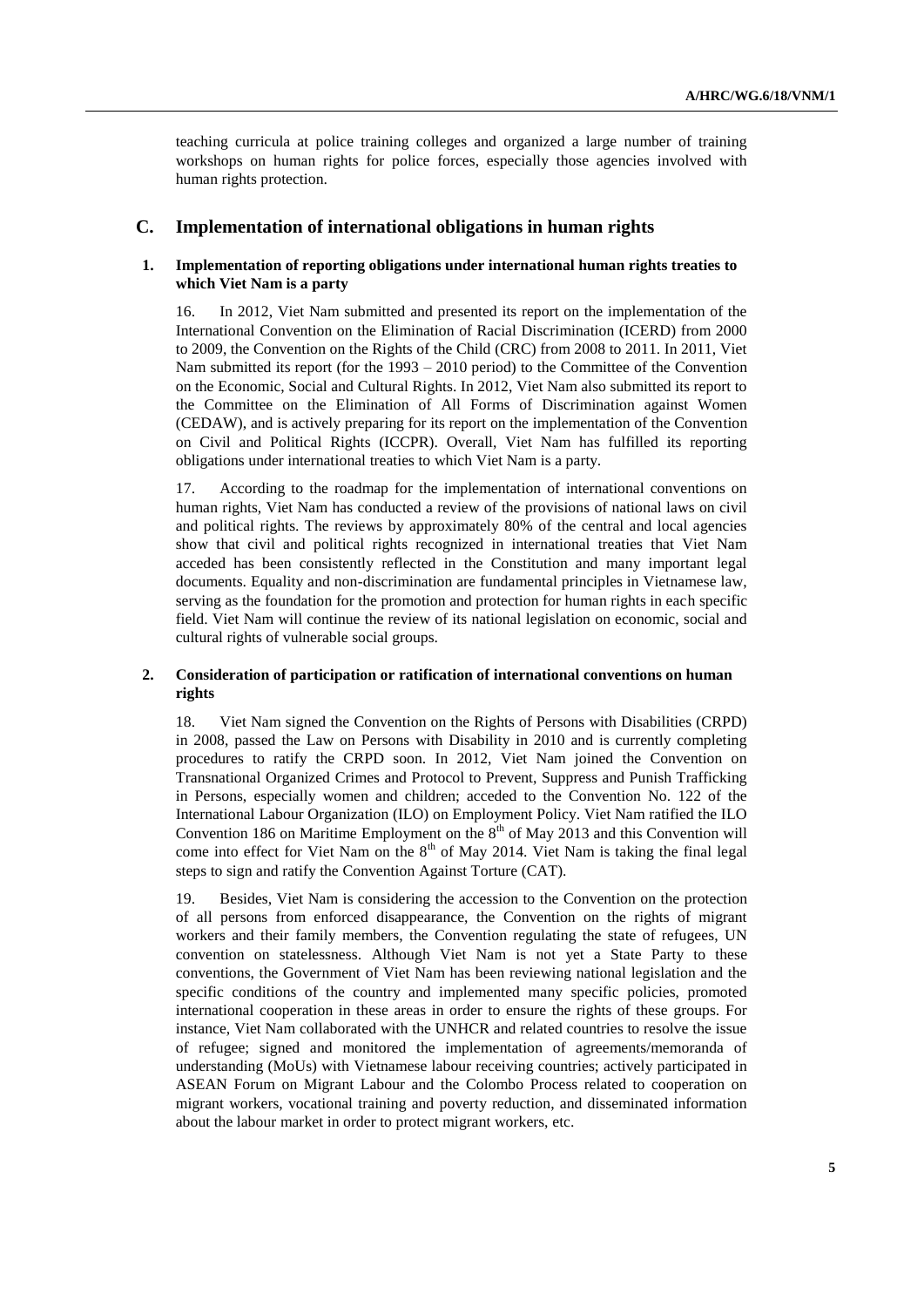#### **3. Dialogue and cooperation with UN mechanisms on human rights**

20. In the implementation of UPR recommendations accepted, from July 2010 to November 2011, Viet Nam has received four Special Procedures of the Human Rights Council (on minority issues, extreme poverty and human rights, impacts of foreign debt on human rights and the right to health care). During the visits, the Special Procedures met with representatives of government agencies, non-governmental organizations and concerned individuals, to comprehend the situations at local levels. The visits met the expectations of both parties. Discussions, meetings took place in an open, candid and constructive spirit, thus helping the Special Procedure Mandate Holders to better understand the policies, laws and practices of human rights protection in specific fields in Vietnam. At the end of the visits, the Special Procedures Mandate Holders appreciated the spirit of cooperation, political will, policies and measures that Viet Nam has undertaken and help point out the challenges to be addressed in order for Viet Nam to better ensure human rights.

21. During the drafting of this report, Viet Nam is also arranging the visit for the Special Rapporteur on cultural rights in November 2013, sent an official invitation to the Special Rapporteur on the right to education and right to food. Viet Nam will also consider receiving Special Rapporteur on freedom of religion or belief, Special Rapporteur on the rights of migrant workers in 2014; Special Rapporteur against Torture after Viet Nam ratifies the Convention Against Torture, Special Rapporteur on the prevention of trafficking and child prostitution in the earliest possible time.

#### **4. International cooperation on human rights**

22. International cooperation on human rights has been a priority for the Government of Vietnam. At regional level, together with other ASEAN member countries, Viet Nam actively contributed to the establishment of the ASEAN Intergovernmental Commission on Human Rights (AICHR), ASEAN Commission on the protection and promotion of rights of Women and Children (ACWC) and drafting of the ASEAN Human Rights Declaration which was adopted by ASEAN heads of States in November 2012. This is the first document outlining the framework for enhanced cooperation and protection of human rights in the region, showing the commitment of ASEAN countries to respect and ensure fundamental rights and freedoms, including the right to development and peace of the people in the region.

23. Viet Nam has actively involved in the Coordinated Mekong Ministerial Initiative against Trafficking (COMMIT), closely coordinated with UN agencies namely UNICEF, UNODC, IOM, UNIAP, WV as well as concluded many bilateral agreements and treaties with Laos, Cambodia, China, Malaysia, etc. with a view to effectively strengthening the fight against human trafficking in the region. At the moment, Viet Nam is working closely with UNODC to enhance cooperation in the fight against child-related sexual criminals in the region.

24. Wishing to have dialogue and cooperate on human rights, considering it a chance to exchange views frankly and constructively on human rights issues of common concern, Viet Nam holds annual human rights dialogues with a number of countries and partners including the United States, the European Union, Australia, Norway and Switzerland. These dialogues have produced positive outcomes. They not only enhance the understanding and relationship between Viet Nam and its partners, but also bring about discussions on best practices to address human rights matters of mutual concern. Viet Nam has received assistance from the United Nations Development Programme (UNDP) and many partners through implementing the Project on strengthening capacity to implement international treaties (in the periods of 2008–2011 and 2012–2016) as well as other technical cooperation programmes on the promotion and protection of human rights.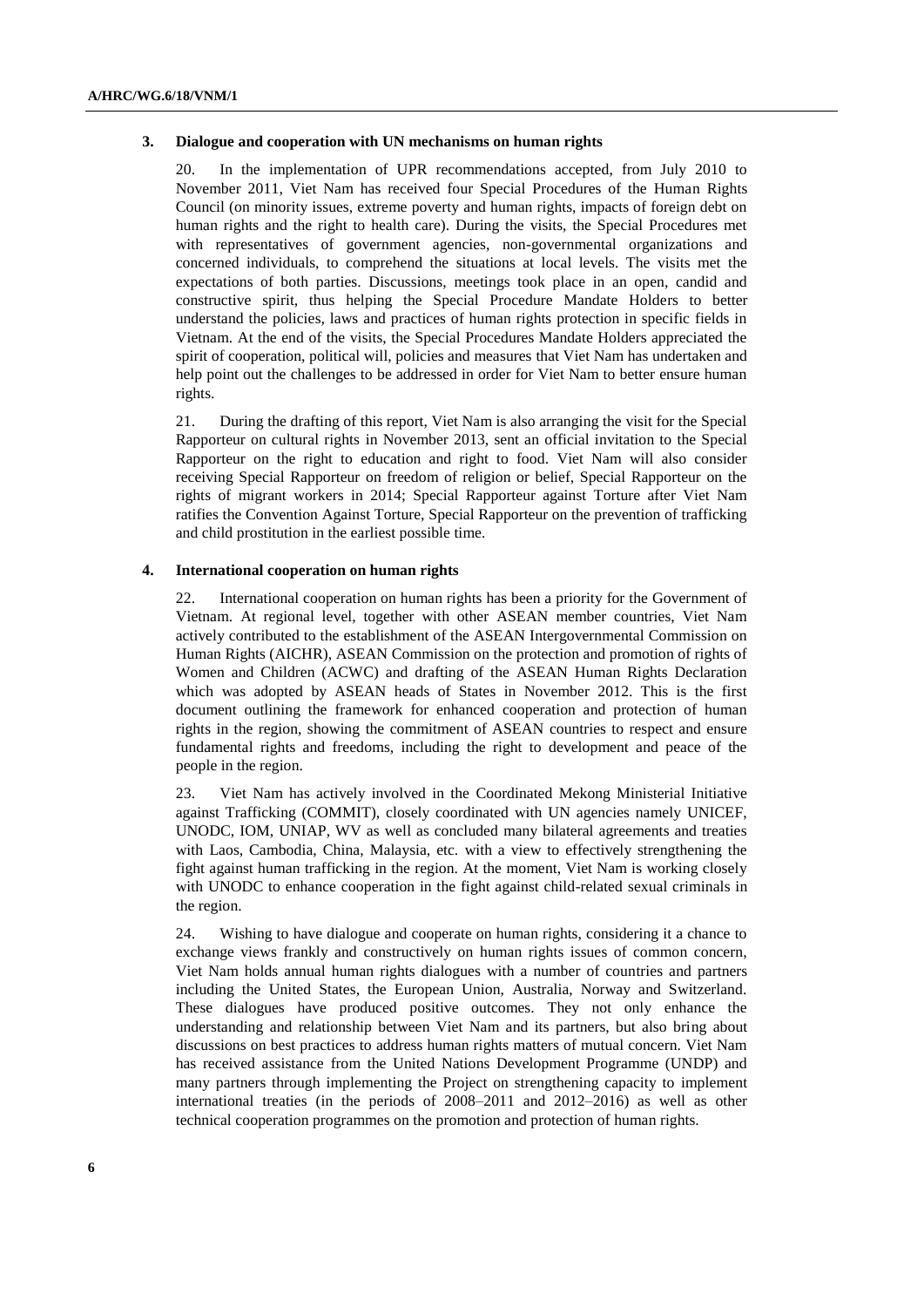## **III. Respect, protection and promotion of human rights in practice**

## **A. Civil and political rights**

#### **1. The rights to freedom of expression, press and information**

25. The rights to freedom of expression, press and information are enshrined in the Constitution and laws, better ensured by the fast and diverse development of the mass media. Discussions and hearings on guidelines and policies, seminars and debates on the State's policies by the National Assembly as well as national debates covered nation-wide on all spheres of the political, economic and social life of the country with the participation of all political and social organizations and the people are in fact happening daily for all Vietnamese. The input-seeking process for Constitution reform has been publicized and received more than 26 million comments from the people. This is a strong indication for the people's freedom of expression and opinion in important matters of the country. The draft Law on Access to Information was also included into the Legal Building Program of the XIII National Assembly to elaborate people's right to access information provided for in the Constitution.

26. By March 2013, there are 812 print newspapers and 1,084 publications (compared to 676 and 700 respectively in 2009); nearly 17,000 registered journalists; 01 national news agency, 67 radio and television stations; 101 TV channels and 78 broadcasting channels, 74 electronic newspapers and magazines; 336 social networks and 1,174 registered e-portals (compared to 46 e-newspapers and 287 e-portals in 2011). The Voice of Viet Nam (VOV) Radio Station broadcasts throughout 99.5% of Viet Nam's territory and many other countries via satellite. Today, the VOV reaches more than 90% of all households in Viet Nam in comparison with 85% in 2008.

27. The Vietnamese people have access to 75 international television channels, including well-known networks such as CNN, BBC, Bloomberg, TV5, DW, NHK, KBS, Australia Network, etc. All the big news agencies are accessible to Vietnamese people via the internet, namely Reuters, BBC, VOA, AP, AFP, CNN, Kyodo, Economist, Financial Times, etc. 20 foreign news agencies have their correspondents stationed in Viet Nam. Many foreign newspapers and magazines are widely published in Viet Nam.

28. Newspapers have become the fora for many social and civil organizations and important instruments to protect the society, freedoms of the citizens. They also play an important role in examining and monitoring the realization of policies and the implementation of State's laws, especially those related to human rights. All citizens have the right to voice their aspirations, express their political opinions or make contributions to all political, socio-economic and cultural matters through different means of mass media. Many press agencies have been proactively in detecting and fighting corruption, violations of human rights, civil rights and other negative manifestations. Viet Nam is now amending the Press Law. Its draft is expected to be submitted to the National Assembly with many new features with the view to meeting the demands of the current situation and harmonizing with other laws, such as the management of e-media, sanctions for institutions that refuse their responsibility in providing information for the press.

29. Viet Nam now has 64 publishers (compared to 55 in 2009). The annual average growth rate of publications is 5–10%. In 2012, Viet Nam's publishing industry made approximately 28,009 publications, 301,717,000 copies of which containing rich and diverse issues that could meet the demands of readers. The amended Publishing Law was adopted in November 2012 by the National Assembly. This shows the consistent respect for the right to disseminate individual's work, in accordance with the Constitution.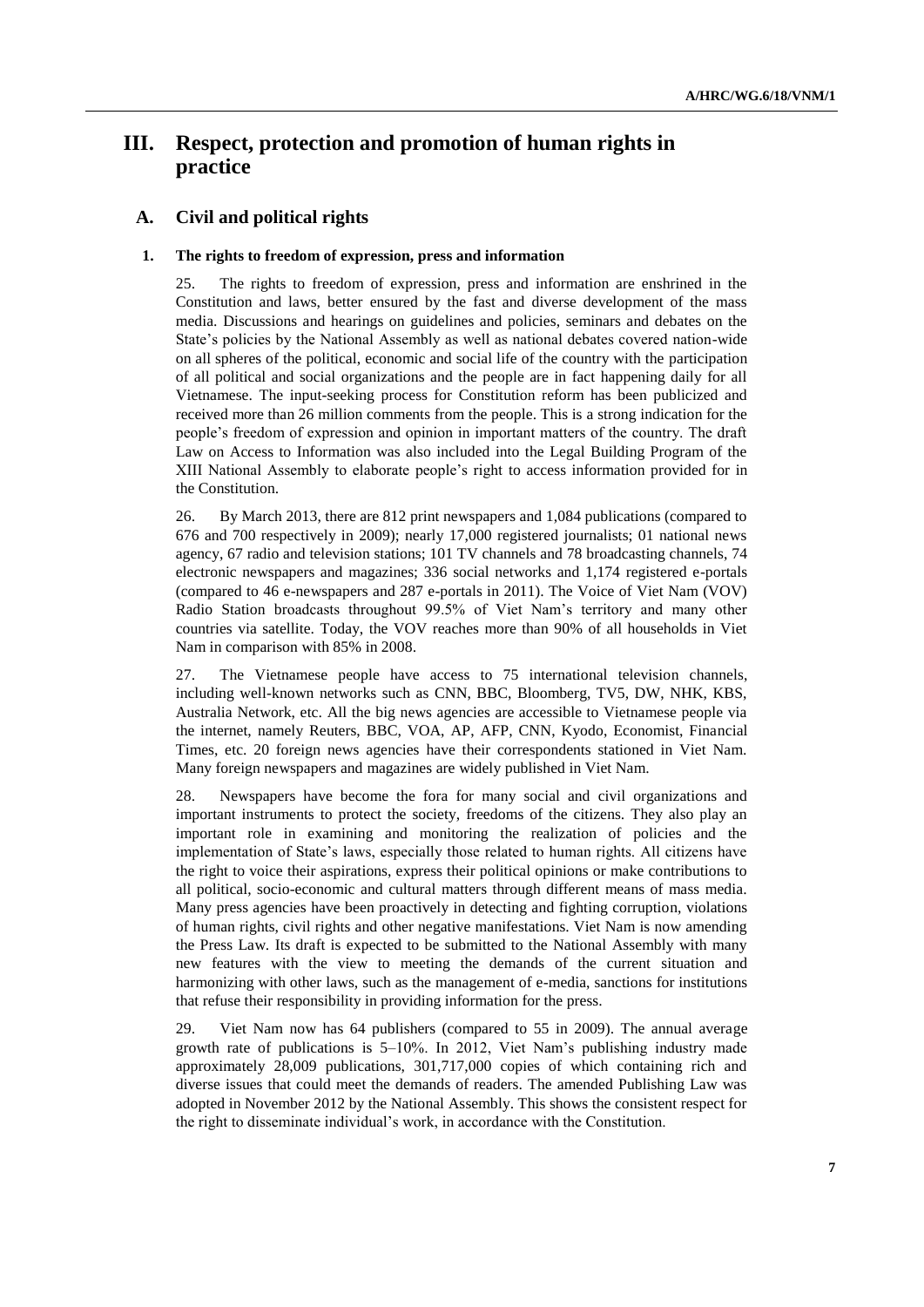30. The State of Viet Nam encourages the use of internet to serve the need for socioeconomic and cultural development, to support administrative reform, and to improve living standards and fundamental freedoms of the people. According to a recent survey of WeAreSocial, an independent research organization on global social media: by December 2012, the number of Internet users in Viet Nam was 30.8 million (compared to 26 million in 2010 and 20 million in 2008), accounting for 34% of the population (higher than the world average which is 33%). The advent of Internet access services via 3G (October 2009) marks the period of explosive growth of broadband Internet in Viet Nam with the number of users reached 16 million (18% of population) in just 3 years (by July 2012). There are about 3 million people having personal blogs. According to the 2012 ranking of the International Telecommunication Union (ITU), Viet Nam ranks the  $3<sup>rd</sup>$  in the Southeast Asia and the  $8<sup>th</sup>$  in Asia regarding the number of Internet users.

#### **2. Freedom of religion and belief**

31. Viet Nam is a multi-religion country with many religions from other countries such as Buddhism, Catholic, Protestant, Muslim, etc. and some other religions established in Viet Nam namely Cao Dai, Hoa Hao Buddhism, Four Debts of Gratitude, etc. Many religions have long histories in Viet Nam and some are newly established. 95% of all the people have some forms of belief, of them over 24 million are followers of different religions (compared to about 20 million of 2009). There are about 25 thousand worshipping places and 45 dignitary training centres.

32. The consistent policy of Viet Nam is to respect and facilitate the exercise of the right to freedom of religion and belief by all the people, uphold the solidarity and harmony among religions, guarantee the equality and non-discrimination as well as protect activities of religious groups by law. Based on the assessment of religious activities in Viet Nam, in November 2012, the Government issued Decree 92/2012/ND-CP on guidance for the implementation of the Ordinance on Religion and Belief. The Decree 92 has many new features which are realistic and create favourable conditions for religious activities. Besides, the National Assembly has decided to have the plan on amendment of the Ordinance on Religions and Beliefs in the law and ordinance establishment programme of the XIII National Assembly.

33. Viet Nam has had many religious activities. Yearly, there are about 8,500 religious festivals at national and regional levels. Especially, the 2011 Holy Year of the Catholic Church was a great success. At the closing ceremony, there were 50 bishops (6 of them are foreigners), 1000 priests, 2000 dignitaries and nearly 500,000 believers. 2011 was also the 100th anniversary of Protestantism in Viet Nam with many large activities held in Hanoi, Da Nang, Ho Chi Minh city with the participation of many dignitaries and followers from all over the country as well as from other countries namely the USA, South Korea, etc. The Buddhist Church of Viet Nam will host the UN Vesak Day in 2014, which is a big and famous religious event attracting thousands of Buddhist dignitaries and followers in the world. A great number of worshipping places have been renovated or built. Training for religious dignitaries has been maintained and extended. Many have been sent to other countries (the USA, France, Italia, India, etc.) for further training. Religious organizations have been facilitated and encouraged and they actively contribute to the development of healthcare systems, culture, social affairs and humanitarian causes. They have contributed significantly to national development and the expansion of Viet Nam's international relations. Religious representatives have participated in international fora, religious dialogues, exchanges of knowledge and canons in such fora as ASEM, ASEAN. In 2013, Viet Nam and the Vatican also successfully conducted the fourth round of the joint working group meeting on the strengthening of bilateral relations and cooperation. Since Vatican appointed a non-permanent envoy in Viet Nam in 2011, this envoy had worked with 26 dioceses and 60 cities and provinces in Viet Nam.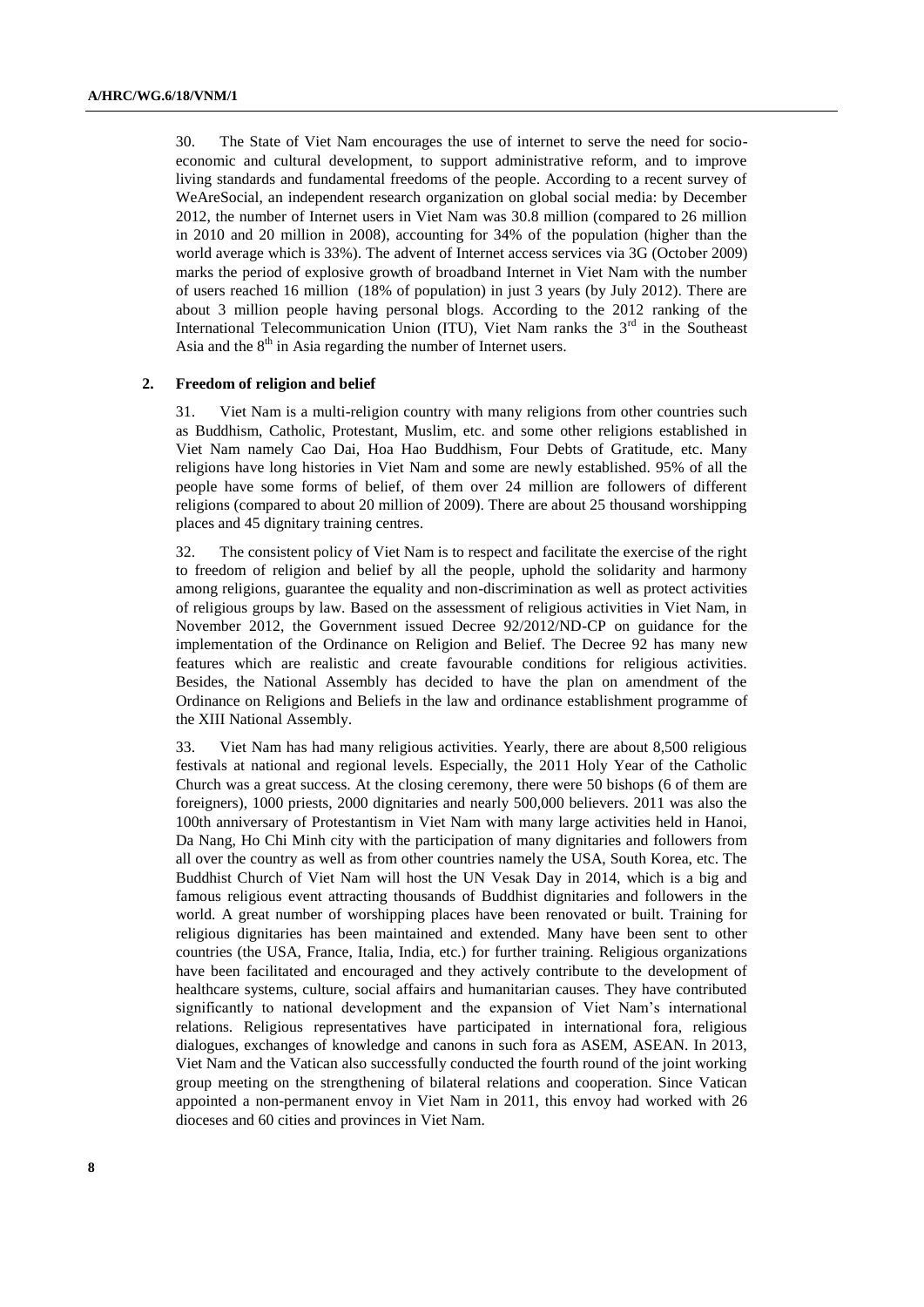34. Freedom of religion and belief of people from ethnic minorities are also protected and promoted by the State. The Khmer Nam Tong Buddhist Institute was established and books in Khmer language are imported to facilitate dignitary training and religious practices of the Khmer people. The Cham followers of Muslim and Brahman have been supported in the establishment of the Community representative boards in order to assist the religious practices, preserve and expand the traditional religions. Bilingual bibles (Viet-Bahnar, Viet-Ede, Viet-Jrai) were published to meet the demand of religious practices of ethnic minority followers.

#### **3. Freedoms of association and assembly**

35. Freedoms of association and assembly are guaranteed by the Constitution (Article 69) and legally protected in laws and by-law documents. The Government also issued Decree 45/2010/NĐ-CP of April 21<sup>st</sup> 2010 on the formation, operation and management of associations to create legal framework for citizens and organizations in Viet Nam to form their associations, establish mechanisms and policies targeting the operation of the association and guarantee the freedom of association of the citizens. To better protect this realm of freedom of the citizens, laws on Association or Demonstration are also being drafted.

36. In Viet Nam, there currently are 460 associations, social - professional organisations whose geographic scope of activity are nation-wide or inter-provincial (in 2009, there were 380 association of the same type), along with 20 profession-based trade unions; 36,000 associations, federations, and social organizations which are local and engaging diverse aspects of the social life. In general, these organizations have made great contributions to the development of the country, serving as a bridge between their members and the authorities, representing their members' interests. These organizations support their member in their own business, including improving their competitiveness, assisting in commercial dispute settlement, providing consultative production and market information. There are also philanthropy activities conducted by these entities, especially in providing education, training, health care, sports and environmental protection services. They play an increasingly active role in providing consultative and critical opinions to the State's laws and policies or projects and programs of socio-economic development of the Government and local authorities.

#### **4. Rights of inmates and detainees**

37. Viet Nam always respects basic human rights of detainees. The law prohibits all actions harming the life, health, property, dignity and honour of the detainees. Detainees have the right to meet their family, access to counsel or legal aid according to the law, access to information via newspapers, radio and television available in the detention facilities and have the right to petition against violations of the law and detention regulations.

38. Some of citizens' rights of an inmate are suspended during the sentence. Other rights and freedom are still ensured and protected. In 2011, the Government issued Decree 117/2001/NĐ-CP that regulates the organization and management of prisoners with which conditions of accommodation, meals, clothing, health care and other services have been improved.

39. Prisoners have a right to education during their sentence and prisons strictly run education programs on literacy, elementary education, vocational training, laws or politics. Preventive healthcare and treatment for inmates are well taken care of. Prison health clinics have been upgraded or improved with their staff professionally trained. For medical treatment, many prisoners who were suffering from severe illness or diseases have had their sentence temporarily suspended. The prison management boards also collaborate with local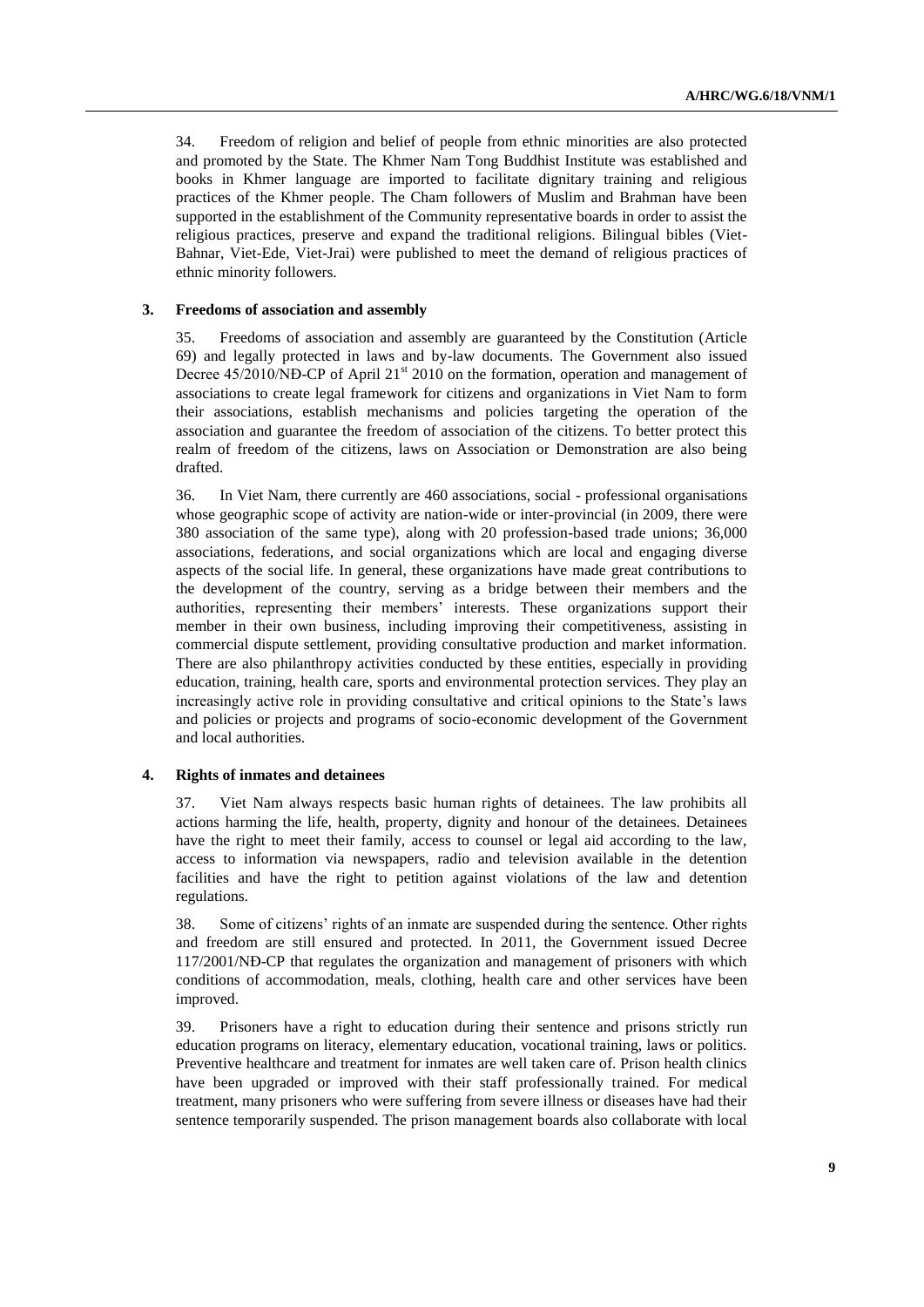authorities in disseminating information on anti-drug, prevention of HIV/AIDS, tuberculosis and other infectious diseases. Prisoners have the right to work as it suits their health with working time regulated by the Labour Code. The payment for their work can be transferred into supplements for their meals or accounted for their personal income.

40. Since 2009, under the Amnesty Law, on four occasions, the State has granted special amnesties for 48,000 prisoners and postponed or temporarily suspended prison sentences for 600 offenders. On the occasion of the National Day of 2013, Viet Nam granted Amnesty for 15,449 inmates and suspended or ceased the sentence for 78 inmates. Amnesty has been done publicly, showcasing the humanity and leniency towards inmates who have good conducts in prison. Besides, the Government also issued Decree 80/2011/ND-CP on the  $16<sup>th</sup>$  September 2011 providing the measures for re-integration of released inmates so as to help them stabilize their civil life.

#### **5. Right to a fair trial**

41. In Viet Nam, legal procedures are conducted in conformity with a principle that rights and obligations of the persons taking part in litigations are fully guaranteed in a fair and democratic manner. As in a rule-of-law State, adjudication is carried out publicly, transparently and judgments must be made against the right offence and the right offender in accordance with laws.

42. All courts act independently and abide only by the laws in their adjudication. All the judges of the People's Supreme Court are appointed by the State President and all the judges of other court are appointed by the Chief Justice of their higher court, instead of being elected by legislative agency of the same administrative level as previously. This process of judges' appointment has consolidated the independence of the judges and their decisions. It is by the laws that every party has equal rights before the court; and that only through trial can the court make the verdict on whether an individual is guilty or not; no one is considered guilty and subject to penalties without an effective conviction of the court. Courts' verdicts and Decisions of Reconsideration of the Council of Judges of the People's Supreme Court are publicly published, aiming at further building a fair and transparent legal environment in the court and helping the public in supervising the adjudication of the Courts which eventually assists the Court to have fair trials.

## **B. Economic, social and cultural rights**

43. Despite the heavy impacts of the global economic – financial crisis, in the period of 2009–2012, Viet Nam has managed to achieve some remarkable progress in inflation control, macro-economic stabilization and the ensuring of social welfare. Economic growth rate is maintained at a fair rate of average 5-6% per year. Thanks to economic growth, Viet Nam creates 1 million new jobs each year, and education, health care and social welfare services are better ensured. Viet Nam has achieved most of the Millennium Development Goals (MDGs) before schedule and is recognized internationally as one of the best examples in fulfilling MDGs, especially in hunger alleviation and poverty reduction. According to the 2010 UNDP Report on Human Development Index, Viet Nam is recognized as one of the ten countries having the highest increase rate of income in the last 4 decades. From 2008 to 2012, annual income per capita in Viet Nam rose from 1,024 USD to 1,540 USD.

#### **1. Social welfare provision**

44. The progress made in ensuring social welfare is evident in the establishment and good operation of social insurance policies which mitigate difficulties and help stabilize the life of the people. Viet Nam has designed increasingly comprehensive policies to develop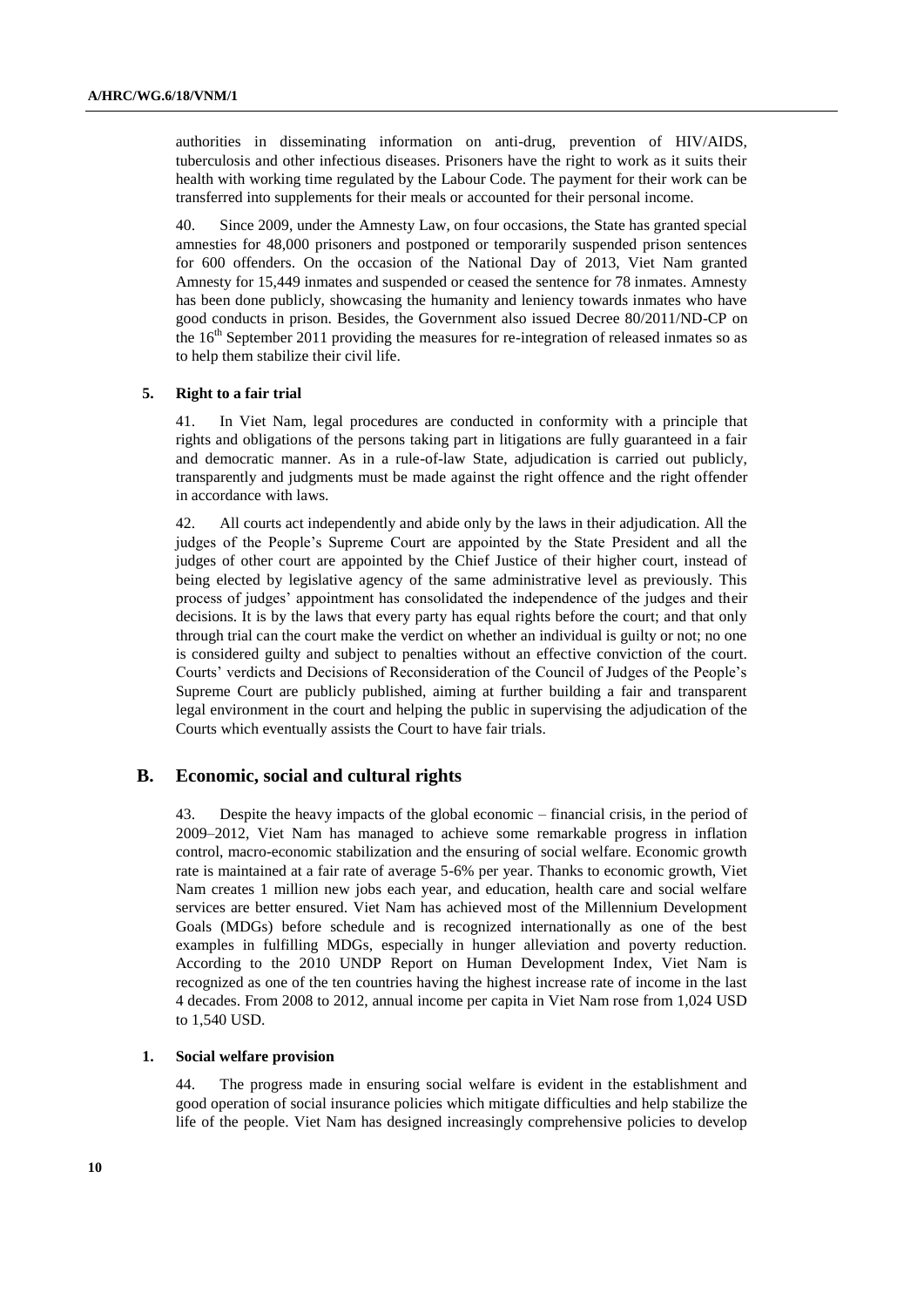the labour market, compulsory and voluntary social insurances, unemployment insurance, health care insurance and assistance for people in accessing social welfare services. In 2001, 10.2 million people had joined compulsory or voluntary social insurance; 52.4 million people (63% of the national population) had healthcare insurance and 8.1 million people took part in unemployment insurance. In 2012 only, there are 432,356 recipients of monthly unemployment benefit.

45. For groups requiring further assistance including the poor, near poor, ethnic minorities, children under 6, the State has spent 22,303 billion VND (equivalent to more than 1 billion USD) to buy healthcare insurance for them in the period of  $2011 - 2012$ . Thanks to that policy, in the last 2 years, 29 million individuals who are of the poor or ethnic minorities can have free healthcare insurance, while the near poor had 70% of the fee sponsored. In the field of education, the State has also spent 11,844 billion VND (equivalent to 500 million USD) to assist the poor in education such as waiving tuition fees for children of the poor households or households benefiting from social welfare policy, granting scholarships for children, providing lunches at school for children under 5. Therefore, in the period of  $2011 - 2012$ , 4 million pupils who are children of poor households have their tuition fee waived or reduced, their schooling conditions improved and their meals at school sponsored. This contributed to the reduction in the rate of school drop-outs among children and the increasing net school enrolment.

#### **2. Labour market development and employment creation**

46. In Viet Nam, according to statistics by the General Statistics Office, as of the fourthquarter 2012, 52.79 million people are in working age (from 15 years of age). This is a great advantage in terms of human resources for socio-economic development; however, it also puts pressure on job creation every year. Skilled workers account for approximately 46% of the working population, 33.5% among those are trained workers, initially meeting the demand of the labour market.

47. In order to develop the labour market and create jobs, the State focuses on strengthening the existing system of policies and laws on labour and improving the efficiency of implementation measures in practice. The amendments of the Labour Code (effective on May 1, 2013) and the promulgation of Unemployment Insurance Policy (effective in 2009) are new developments in the efforts to improve the policy framework in this field. In addition, programs to develop an active labour market, particularly measures to match labour supply with demand, have been improved. Thus, transaction channels in the labour market have become more diversified. Employment service providers across the country have developed into two types, namely State-owned job placement centres (130 centres) and private employment agencies (more than 100 agencies). New labour market forecasts and information centres have been set up and well-operated. The National Fund for Employment has contributed to the creation of around 160,000 jobs and provided favourable conditions for vulnerable groups (people with disabilities, ethnic minorities and workers in areas of converted agricultural land use) to borrow loans for business development.

48. Active labour market development programs have assisted workers in getting jobs and increasing incomes. Viet Nam's unemployment rate has significantly dropped from 2.9% in 2009 to 1.99% in 2012. 1.52 million jobs were created in 2012 alone, including 80,000 overseas jobs. Real per capita income in 2010 prices increased by 3.5 times as compared to that in 2000.

#### **3. Hunger eradication and poverty reduction**

49. Comprehensive and sustainable poverty reduction has been the top priority of the Government in its efforts to protect human rights and achieve the United Nations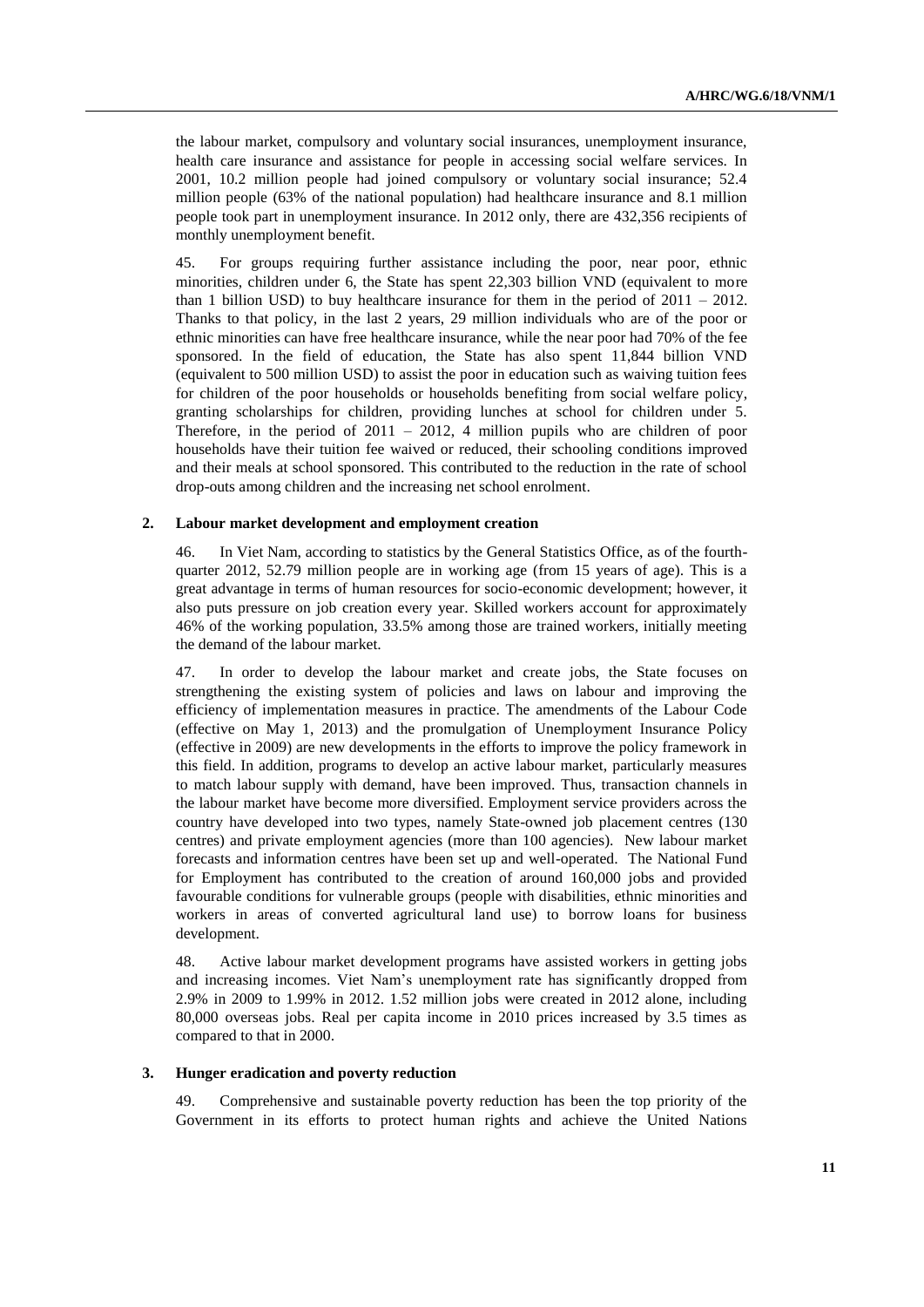Millennium Development Goals (MDGs). In recent years, poverty reduction in Viet Nam has experienced great progress. Thanks to achievements in economic growth and social welfare policies, Viet Nam has fulfilled the MDG in poverty reduction ahead of schedules. The percentage of poor households across the country has decreased from 13.7 in 2008 to 9.6 in 2012. Average income of poor households has doubled in the last 5 years. In 2012, the number of households in shortage of food reduced by 27.6% and the percentage of poor households nation-wide decreased by 1.76% as compared to 2011 figures. Strong downtrend was observed in all 3 important poverty indicators namely poverty percentage, poverty gap and poverty severity. More importantly, not only that a large number of people got out of poverty but also their living standards and quality of life have been dramatically improved.

50. Government's poverty reduction policies and programs focus in 3 major strategies: (i) increase poor people's income by promoting production and means of living, (ii) improve poor people's accessibility to social services, (iii) enhance capacity and raise awareness in poverty area. These strategies are implemented through national poverty reduction and social development support programs which focus on 5 policy clusters: credit, agricultural production, infrastructure, education and healthcare. Poor people, therefore, have better access to resources (loans, land, technology, market, etc.) and basic social services (education, healthcare, clean water, legal assistance, etc.). As of 2010, 77.2% poor people benefited from Government's support policies and programs, reflecting their coverage and impacts on the country.

51. Sustainable poverty reduction program under Government resolution 30a/2008/NQ-CP on fast and sustainable poverty reduction in 62 poor districts is a major and important program, having great influence on reducing poverty and raising living standards for poor people. This program incorporates a number of socio-economic development areas, such as communal public infrastructure development, credit for poor people, healthcare insurance, education, housing, clean water, environmental sanitation and agriculture support programs. With their comprehensive policies of improving every important aspect of life and targeting most vulnerable and disadvantaged groups in remote areas, these programs have achieved their common goal of reducing poverty, raising income and improving living conditions for the groups of population. Assessments after 3 years of implementation of the program showed that poverty percentage decreased by 4-5% per year and household accessibility to social services such as education, healthcare, electricity and clean water, dramatically improved.

#### **4. Housing for low-income people**

52. The State has promulgated various housing development policies and programs for people with difficulties in finding housing, such as workers in industrial zones, students, poor people in rural areas, low-income people in urban areas, etc. In 2009, the Government issued the Resolution on some mechanisms and policies to strongly develop housing areas for students, pupils and workers in industrial zones and low income people in cities. Through these programs, more than 530,000 poor households have been assisted with housing; 62 housing projects for workers with a total of 11,719 apartments have been completed, providing housing for 67,600 workers in industrial zones; 163 blocks of flats for students have been put in use, providing 140,000 living spaces for students and anticipated to provide 330,000 living spaces by the end of 2013; 56 housing projects for low-income people in urban areas have been started, meeting housing needs of approximately 130,000 low-income households.

53. Viet Nam is considering the amendment of the Housing Law to be submitted for National Assembly approval in 2014. The law focuses on support policies for poor people in both rural and urban areas, low-income people and other assisted groups such as workers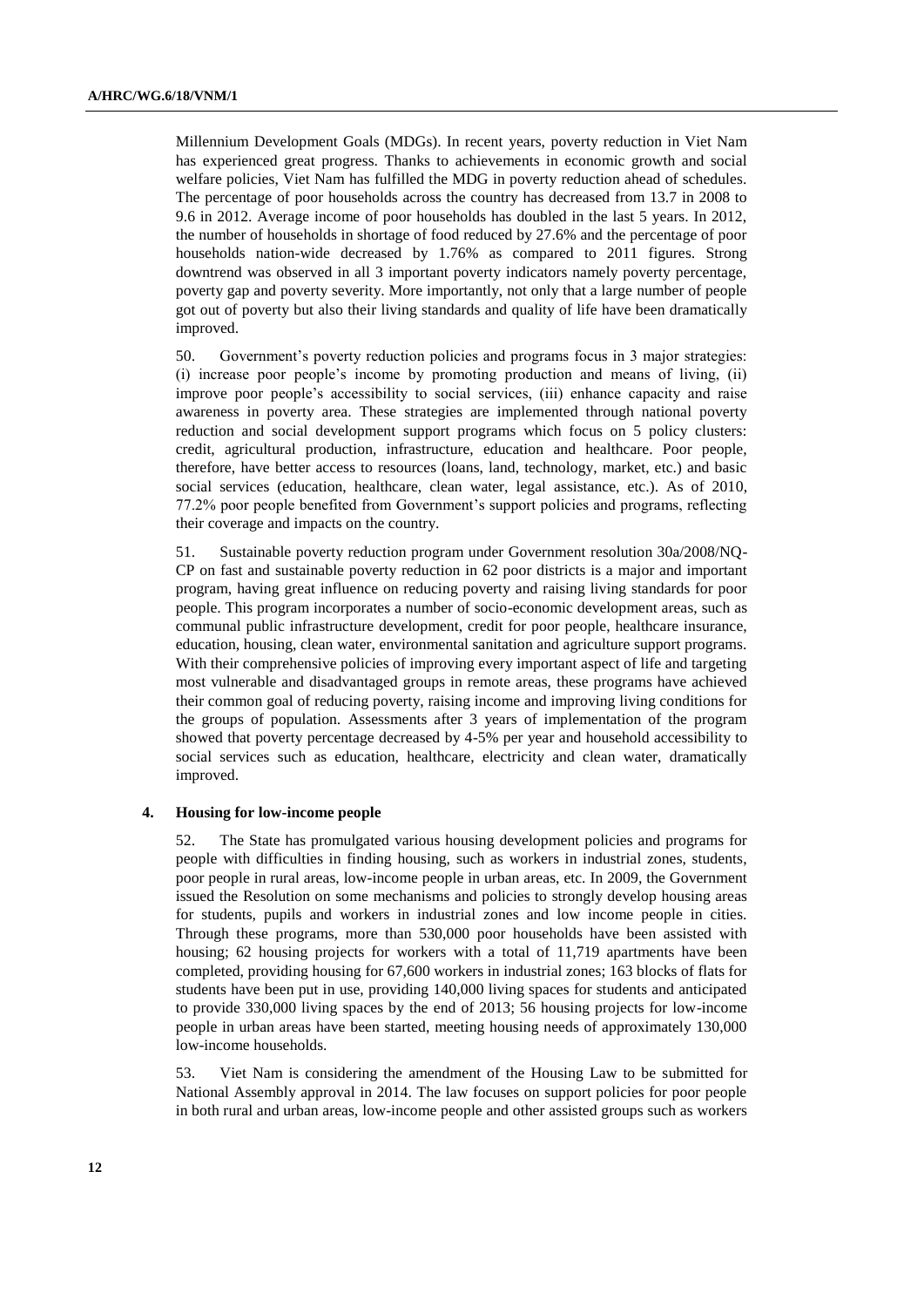in industrial zones and students, etc. In the meantime, Viet Nam further improves policies on social housing development, housing for rent in urban areas and re-settlement housing; promoting measures to enhance responsibilities of the State, social organizations and the community in housing construction for poor people in order to help them settle down.

#### **5. Healthcare and education**

54. Viet Nam identifies public healthcare as a top priority in its development strategies, national goals programs and has achieved considerable progress in this area. To date, Viet Nam's healthcare system's capacity has been greatly consolidated and further improved. Every commune now has a clinic and 74% of them have a doctor(s). As of 2012, 68% of the population participated in healthcare insurance programs. Viet Nam has also considerably reduced infant mortal rate to 23/1000 births in 2012, equalling one-third of the figure in 1990. Viet Nam has fulfilled the MDG in malaria prevention and control. HIV/AIDS control and prevention has also achieved progress in detecting infected cases and providing prompt treatments.

55. Education and training also recorded positive developments. Viet Nam has achieved universal primary education and is close to universal secondary education. In 2012, the net primary school enrolment is 97.7% and that of secondary school is 87.2%. Education dimensions have been further expanded and infrastructures have also been improved to better meet the growing need for education of people of different age groups and from different geographical areas. Training quality has experienced positive developments, initially meeting the demand for trained human resource for economic growth. The policy of education and training socialization has achieved some success, reflected in the mobilization of resources for school infrastructure building, investments in school establishment, and education funding in various forms.

## **C. Rights of the vulnerable and disadvantaged groups**

#### **1. The older population**

56. The current older population in Viet Nam is approximately 7.5 million, which represents 8.7% of the total population. Their rights are ensured by the Government, through strict implementation of legal regulations, national programs and support projects.

57. Promulgated by the National Assembly, the Law on the Elderly has come into effect since July 1, 2010. It institutionalizes Vietnam's policy on serving older persons in a more systematic, complete and comprehensive manner to ensure their participation in the society and call for the attention of social organizations and individuals in caring for the older persons. This step realizes the Government's commitment to the Political Declaration and Madrid International Plan of Action in 2002, in line with other countries' and the United Nations' common policy on older persons. The Government of Viet Nam has adopted the National Action Plan on older persons for the 2012-2020 period with an aim at enhancing the quality of care and promoting their roles in the society, which would be suitable with the country's potentials and socio-economic development level.

58. In practice, healthcare is provided for the older persons through regular check-ups at general health facilities and hospitals for older persons, spiritually improved through cultural, educational, exercise, recreational activities, and travelling. People aged 80 and older who do not have pensions and social insurances are granted monthly allowances, healthcare insurance and financial support at the time of death. In addition, state organs are responsible for creating the most favourable conditions for older persons to take suitable roles in expressing their opinions and contributing to science, production, business.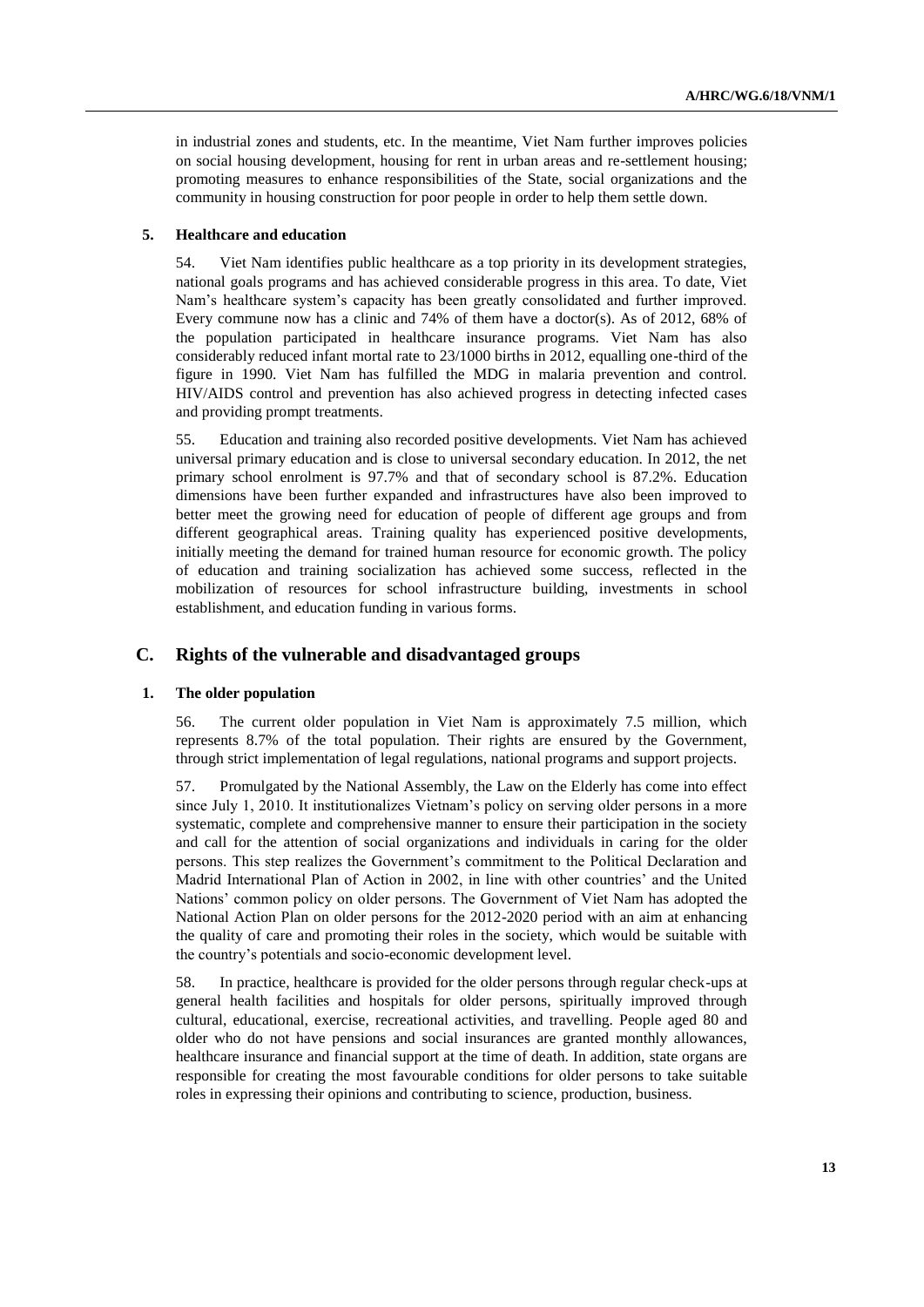#### **2. Gender equality and women's rights**

59. The Government of Viet Nam attaches great importance to creating and developing gender equality policies and programs, and ensuring women's rights. In recent years, Viet Nam has made important achievements in promoting women's rights such as establishing and promulgating legal documents on gender equality and indiscrimination in accordance with the 2006 Law on Gender Equality and the Convention on the Elimination of All Forms of Discrimination Against Women (CEDAW); mainstreaming gender equality in legal development; promulgating the National Strategy on Gender Equality for the 2011–2020 period and the National Strategy on Gender Equality for the 2011–2015 period with an aim to raising awareness, closing the gender gap and promoting women's role. The National Assembly adopted the amended Labour Law in June 2012, which extends the maternity leave to 6 months from the previously 4 months.

60. The National Strategy on Gender Equality and Women's Progress is implemented in areas and regions where inequality and chances of inequality run high. The Strategy contributes to the prevention and drive back women trafficking and domestic violence, giving them the chance to learn, improve and meet working requirements. Furthermore, the Government is seeking solutions to legal implementation and international cooperation in order to overcome challenges to gender equality perception, eradicate gender and domestic violence, close the gap between the law and practice (work, income, social standing, etc.). The percentage of female representatives in the  $18<sup>th</sup>$  National Assembly (2011–2016) at 24.4% makes Viet Nam a country with high percentage of female representation in the region and the world (ranking  $43<sup>rd</sup>$  out of 143 countries and  $2<sup>nd</sup>$  among ASEAN countries). Women take on the country's leading roles such as Vice President, 2 Vice Chairwomen of the National Assembly, two Lady Ministers and 14 female Deputy Ministers. Women are accounted for 49% of the workforce. By the end 2011, the percentage of literacy in women is 92%; 80% of young girls in rural areas and ethnic minorities are sent to school at the right age. The percentage of female university students is over 50%; Masters 30.53%; and Doctors 17.1%. Vietnam's efforts to ensure gender equality have been recognized worldwide. According to the United Nations' Gender Inequality Index (GII) in 2012, Viet Nam is ranked at 47/187 countries, compared to 58/136 countries in 2010.

61. The Convention on the Elimination of All Forms of Discrimination against Women (CEDAW) is strictly observed by Viet Nam in legal development and in practice. The Government has constructed and completed an annual report on the implementation process of CEDAW in the 2004–2010 period based on the consultations with relevant organizations and social sectors.

#### **3. Children**

62. In October 2012, the Prime Minister approved the National Action Plan for Children for the 2012–2020 period, with an aim to carrying out the comprehensive goal of building a safe and friendly living environment for better accomplishment of the right of the child; closing the gap in living conditions between groups of children and children in different regions and areas; enhancing quality of life; and providing a chance at equal development for all children.

63. Viet Nam is the first Asian country and second in the world to join the Convention on the Rights of the Child (CRC), along with the First and Second Optional Protocol. The Government of Viet Nam has made great efforts in completing a legal policy, incorporating international law's regulations on the rights of the child into the national legal system and applying these policies to protect their rights and best interests. In addition, Viet Nam actively takes part in regional and international initiatives to protect the rights of the child, and continue to broaden international cooperation and carry out related international commitments.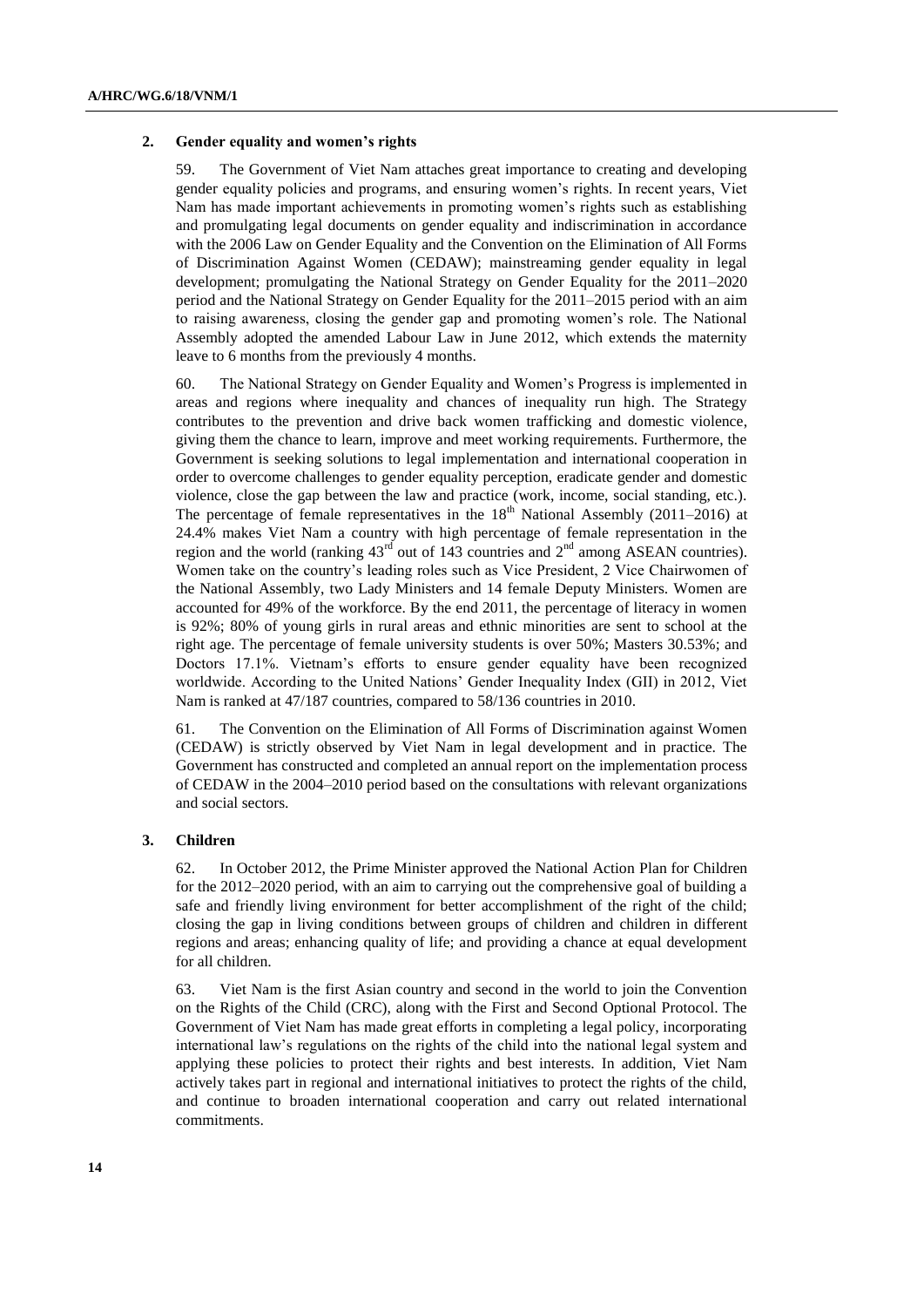64. Strategic programs and policies such as vaccination for children, healthcare insurance assistance, free examination and treatment for children under 6 years old, tuberculosis and HIV/AIDS prevention, etc. have produced good results. Under-five mortality rate has dropped from 58% in 1990 to 24% in 2011, under-one mortality rate from 31% in 2001 to 15.5% in 2011.

65. The National Program on Child Protection in the 2011–2015 period focuses on media activities, education, social campaigns for stronger awareness and behaviour change in protecting the right of the child; the initiation and application of protection, care and educational programs for children; a complete legal system and policies concerning child protection, education and rights; encouraging social, political, economic and vocational organizations, along with families, the community, the people and children to join efforts to protect, care for and educate children; consolidating the organizing system, in addition to enhancing the ability of those working directly with children; strengthening and expanding a network of collaborators and volunteers to protect and care for children; and improving the quality of inspection, supervision and assessment.

#### **4. Persons with disabilities**

66. Viet Nam already signed the Convention on the Rights of Persons with Disabilities in 2008 and is going to complete its ratification procedures in early 2014, as well as trying to develop and improve the law and policies in order to promote the rights of persons with disabilities. According to the roadmap to ratify the Convention on the Rights of Persons with Disabilities, Viet Nam enforced the Law on Persons with Disabilities in 2010 and developed implementation documents. From 2010 to 2013, there have been 13 enforced bylaws documents related to persons with disabilities in the field of communication, sports, tourism, access to social security and the implementation the Millennium Goals.

67. The overall policy of the State is to encourage, create favourable conditions for persons with disabilities to exercise, on equal basis with others, their political, economic, cultural and social rights and promote their ability to stabilize their life, integrate into the community, and participate in social activities. Persons with disabilities are supported by the State and the society in healthcare, rehabilitation, appropriate job creation and enjoy other rights in accordance with the laws.

68. The Prime Minister has approved the Project on supporting Persons with Disabilities from 2012 to 2020 to promote the implementation of policies to support persons with disabilities in accordance to the regulations of the Law on Persons with Disabilities and implement the commitments of the Vietnamese government in 7 priority fields in the second decade of the Biwawo Millennium on persons with disabilities in Asia - Pacific region. The Project is divided into 2 phases with specific criteria in order to promote persons with disabilities integration in the field of healthcare, education, labour, construction, traffic, information technology, culture, sport, legislation… Besides, the government also deploys a series of policies to support persons with disabilities such as the Project on supporting the rehabilitation for people with mental illness; participate and implement international and regional initiatives; increase the participation of persons with disabilities and protect their rights; support establishing self-reliant organizations of persons with disabilities; support vocational training and create jobs; improve the ability to approach and use cultural and public works and other basic social services for persons with disabilities.

#### **5. Ethnic minority groups**

69. The State of Viet Nam implements a consistent policy to promote all ethnic groups' equality, unity, mutual respect and cooperation for mutual development. Viet Nam's legislation system is continuously improved, basically meet the socio-economic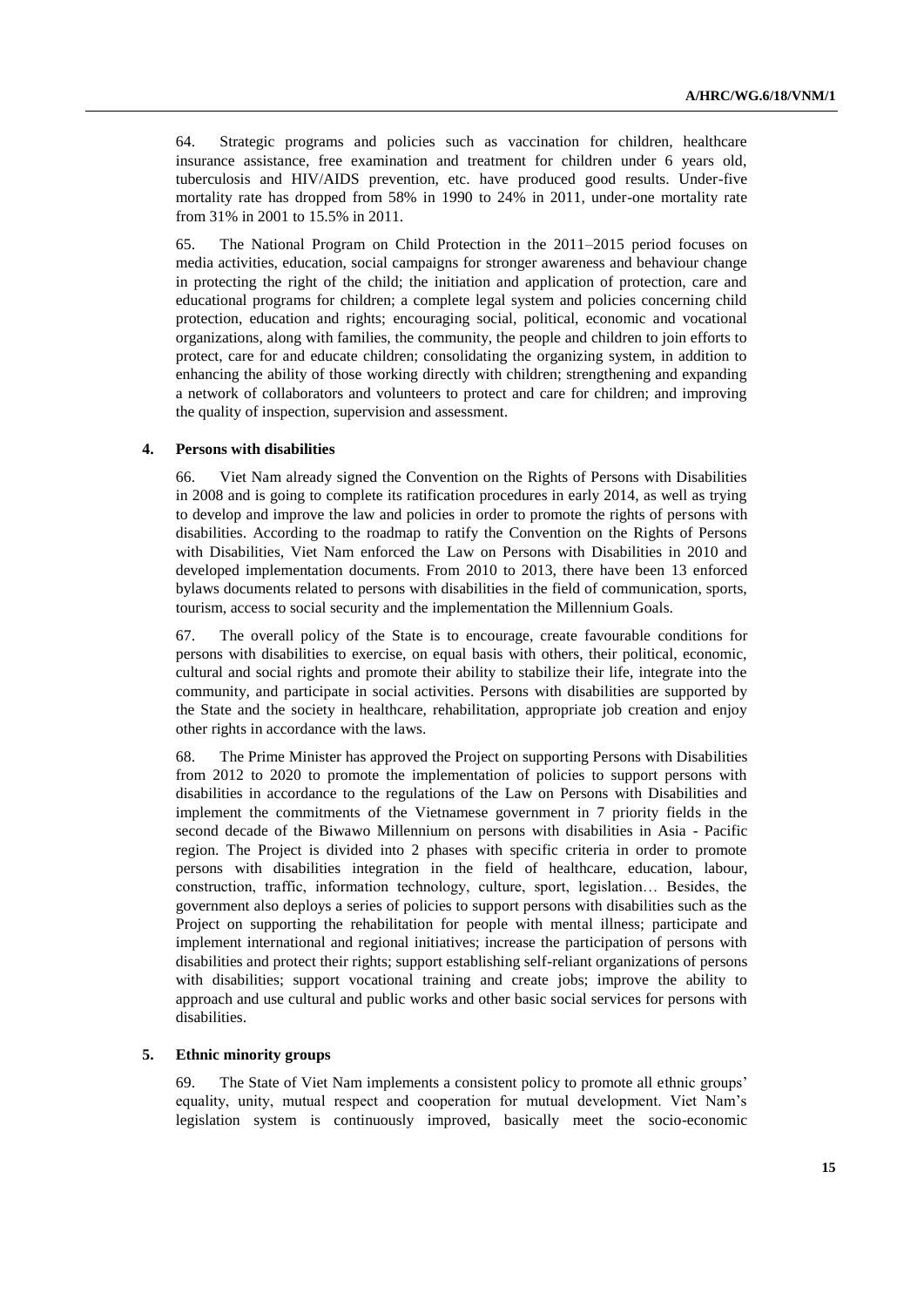development policy of the state, including ensuring the rights and legal benefit of ethnic minorities. Ethnic minorities are enabled to take part in the political activities, social and state administration. The rate of people from ethnic minorities that take parts in political activities is increasing over time; the number of deputies from ethnic minorities in the National Assembly is always a higher rate than that of the overall population. In 4 recent terms of the National Assembly, the ratio of deputies of from ethnic minorities account for 15.6 to 17.27%, while the ethnic minorities only make up 14.3% of the overall population. The ratio of people from ethnic minorities participate in the people's councils in the term from 2011 to 2016 is 18 per cent at provincial level, 20% at district level and 25 per cent at commune level.

70. In the period from 2006 to 2012, the government has enforced 160 legal documents on the socio-economic development policy in ethnic minority and mountainous areas with funding from the budget amount to 55 trillion VND (about 2.6 billion USD). With such resources, many policies have become effective, such as Resolution 30a/2008/NQ-CP of the government on sustainable poverty reduction, policy of housing assistance for poor households; Socio-Economic Development Program in the mountainous ethnic minority areas, which contribute to improving material and spiritual life for ethnic minorities. The ratio of poor households in the area with large ethnic minorities is reduced from 32.6% in 2009 to 24.3% in 2013. Infrastructures have significantly improved: 96.8 % of communes have motor roads, 99.8 % of communes and 95.5% of small villages have electricity.

71. In 2012, 100% of the communes had accomplished universalisation of primary education standards, many of which had accomplished universalisation for lower secondary education standards. The net primary school enrolment rate is 98 % average in the whole country, including 95 % of children in ethnic minorities. All provinces with large ethnic minorities have technical secondary schools, colleges, vocational and technical training schools in the fields of agriculture, economic management, finance, education and healthcare. In 2010, the government promulgated Decree 82 which regulates the teaching and learning of spoken and written languages of ethnic minorities. In 2012, teaching and learning of 12 ethnic minority languages were carried out in 32 provinces. By the end of 2012, there were 2629 ethnic minority language classes with 136 600 students. The Ministry of Education and Training is in cooperation with UNICEF to carry out pilot bilingual education on the basis of mother tongues at Lao Cai, Tra Vinh, Gia Lai provinces and has achieved initial good results.

72. Healthcare networks have developed quickly in the areas with large ethnic minorities, district and provincial hospitals system and commune healthcare centres are cared for and invested in: 99.39% of communes have healthcare centres, 77.8% of communes achieved national standards of healthcare. By 2011, 94.2% of villages have medical staff. Ethnic minorities have access to healthcare services and poor ones have free medical cares. Common diseases in ethnic and mountainous areas, such as malaria, goitre are basically prevented. The ratio of malnutrition children is significantly reduced.

73. In 2011, the government approved the Project "Preserve and Develop the Culture of Ethnic Minorities of Viet Nam until 2020" showing the policy of the State of Viet Nam in preserving and promoting the cultural identity of ethnic minorities. The Project focused on the priority to develop the culture of ethnic minorities with very small population. Ethnic minorities in all regions can participate in cultural activities with ethnic identity. 92% of them have access to radio and 85% have access to television with many channels in ethnic languages, such as H'mong, Thai, Ede, Cham, Khmer… Many cultural heritages were recognized as national heritages, such as "Long Tong festival" of Tay people, "Cap sac festival" of Dao people. UNESCO had recognized some cultural heritages of ethnic minorities as world heritages such as "Space of Gong Culture in Central Highlands" and "My Son Sanctuary".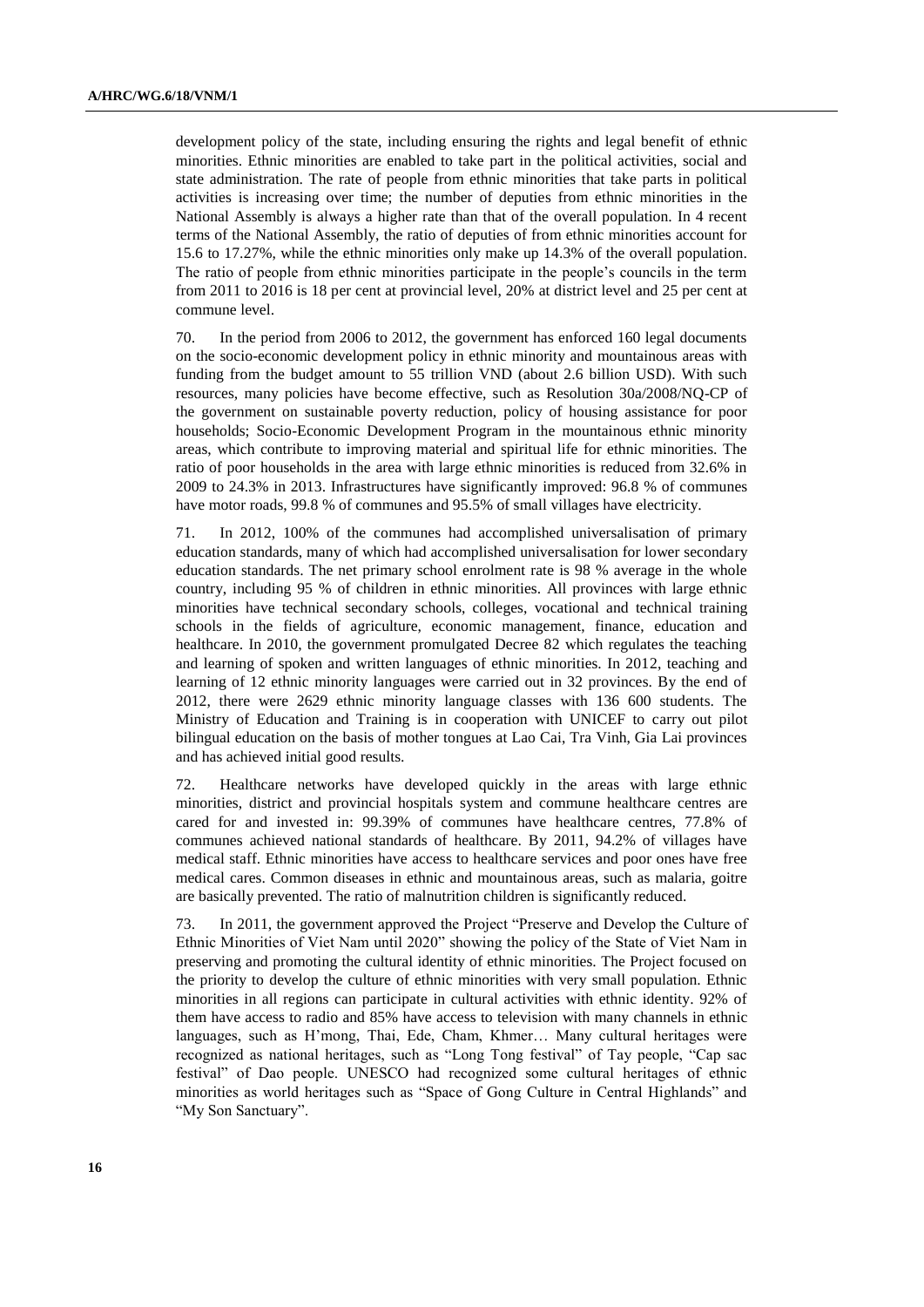74. The propagation, dissemination and education of law in ethnic and mountainous areas have seen positive changes. People have access to legal assistance services. Implementing the Law on legal assistance, 100% of provinces and cities have legal assistance centres. These centres provide free services like legal counselling, legal procedures, etc. to support poor people and people from ethnic minorities solve their legal problems. From 2009 to the end of 2012, legal assistance organizations had supported over 200.000 people from ethnic minorities, established over 2.000 legal assistance clubs in villages to disseminate the law to the people, including ethnic minorities.

## **IV. Priorities and commitments to continue the promotion and protection of human rights in Viet Nam**

## **A. Remaining challenges**

75. The legal framework on human rights in Viet Nam is being developed; however, some areas have not been updated and adjusted to conform to the new realities. The capacity for institutional development, management, governance, law enforcement and outreach activities has not been sufficient, making the implementation harder. The people have not been fully aware of the laws and regulations so as to exercise their rights effectively and adequately. The monitoring of the implementation of the law on human rights has not been strict enough, leading to the delayed detection of violations.

76. The economy has not been developed sustainably and negatively impacted by the world environment, especially the global economic downturn. As a developing country, Viet Nam has only limited resources for development, especially in the implementation of policies in support of the rights of disadvantaged groups in the society. Risks caused by climate change, natural disasters and epidemics, which greatly affect vulnerable groups, especially the poor, remain big challenges for Viet Nam. Due to constraints in resources, the coverage of the current security net has not been wide enough, especially for the poor and other vulnerable groups. The majority of the poor people lives in the rural and mountainous areas, doing agriculture work and receives little support from insurances such as social insurance, healthcare insurance and unemployment insurance.

77. Viet Nam has achieved encouraging results in the Millennium Development Goal of Poverty Reduction but is still faced with many difficulties, especially inequality and the sustainability of poverty reduction. The majority of people of ethnic minorities live in remote and needy areas with little conditions for economic development, poor infrastructure and low access to market. Therefore, the ratio of poor people of ethnic minorities is high. Limited financial resources and social security make it easier for the poor to relapse into poverty. Besides, urban poverty is emerging as a threatening issue as migrants from the rural to urban areas are increasing.

78. Education has been high on the agenda of the State and received big investments. However, there remain many challenges in education, including the inequality in education, the quality gap between education in the urban and rural, far-off areas or those with ethnic minorities, education reform, the improvement of facilities and equipment. Education on human rights at all levels has not received adequate investments and attention. In school curricula, the content of human rights education is overly simple and not well-designed for different ages.

79. The obsolete way of thinking has prevented vulnerable groups such as women, children, people with disabilities and ethnic minorities from fully understanding and taking a proactive approach towards their rights. The mentality to favour men over women has been an obstacle for gender equality; social prejudice creates discrimination against people